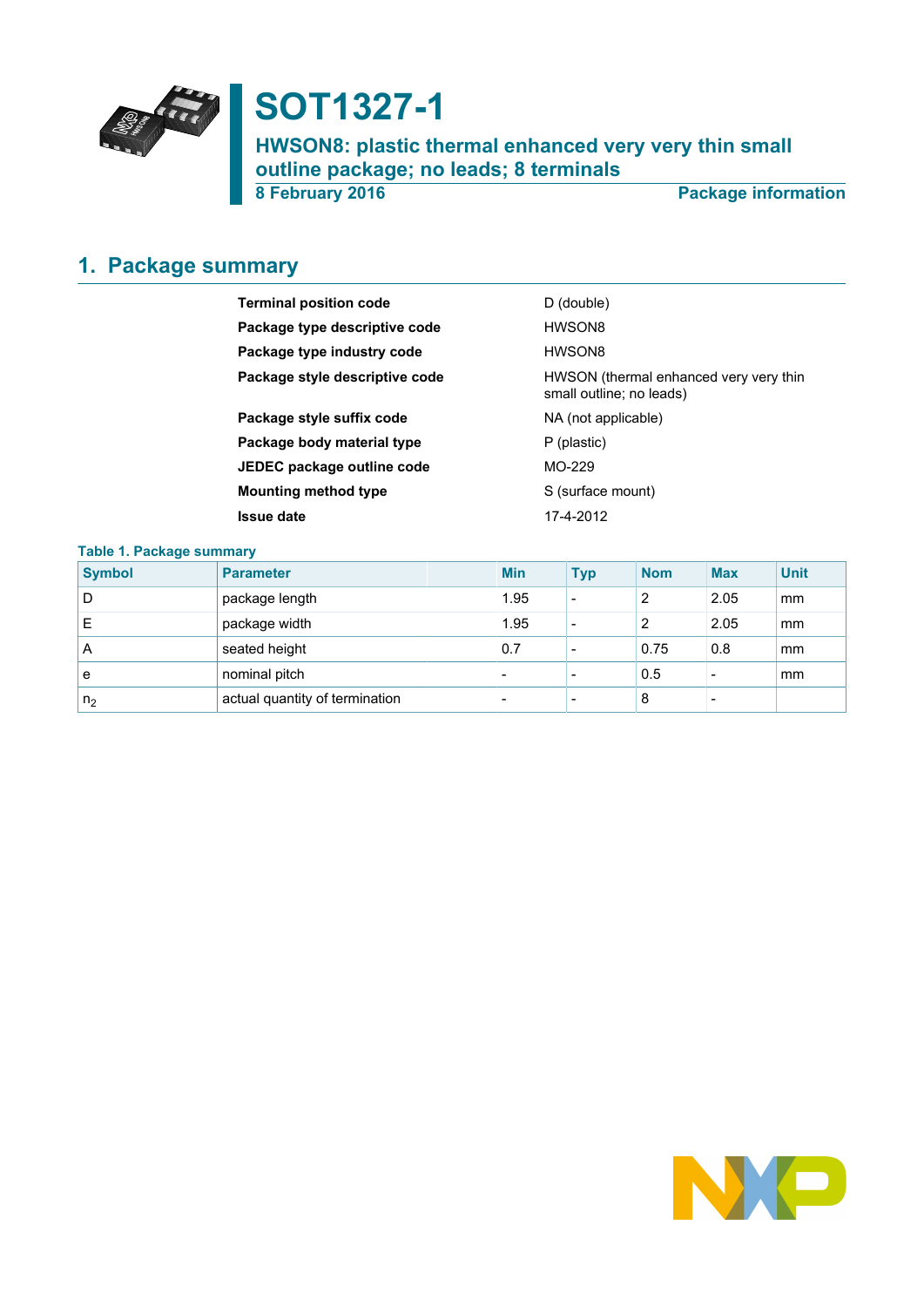# <span id="page-1-0"></span>**2. Package outline**



# **Fig. 1. Package outline HWSON8 (SOT1327-1)**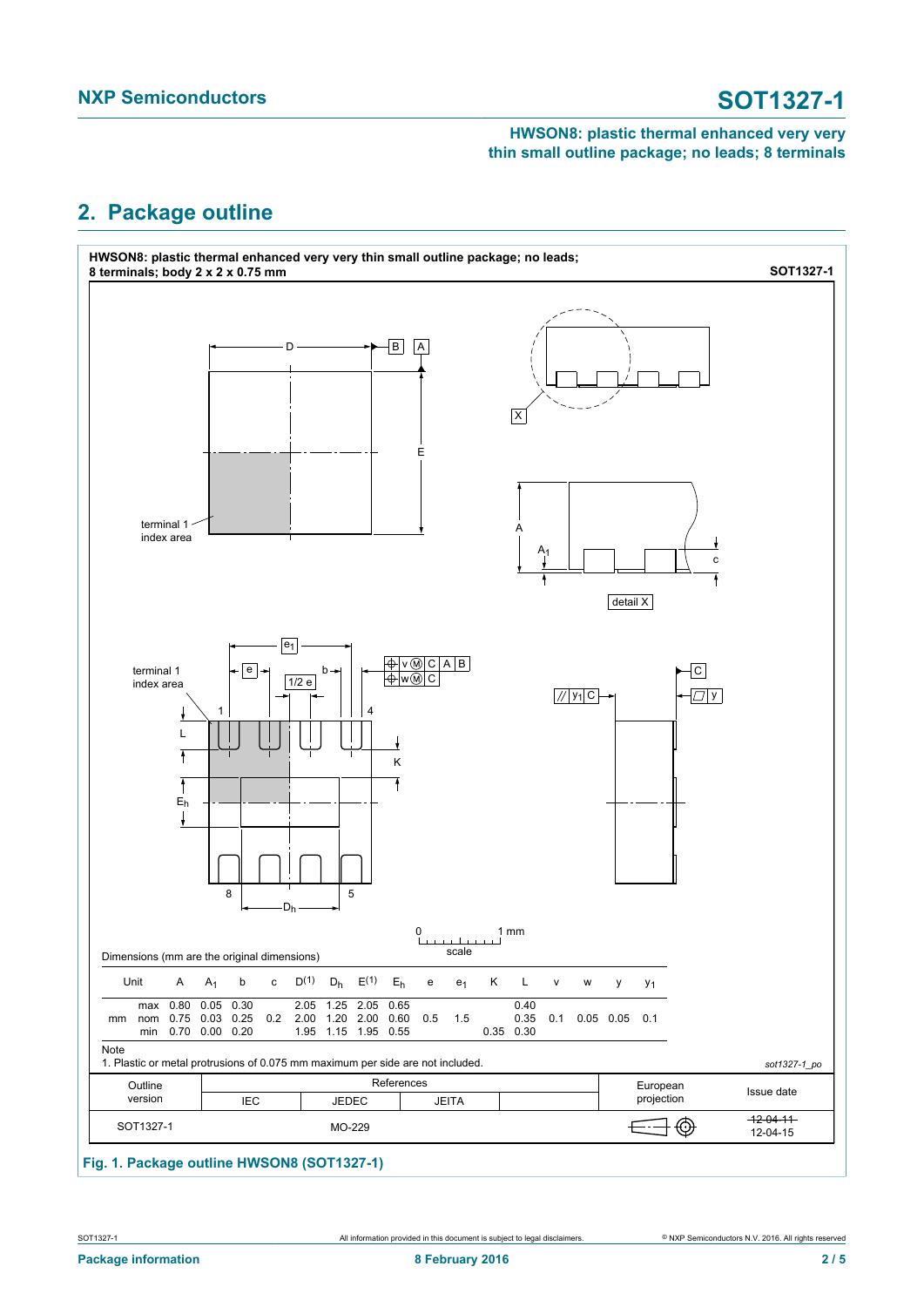# <span id="page-2-0"></span>**3. Soldering**

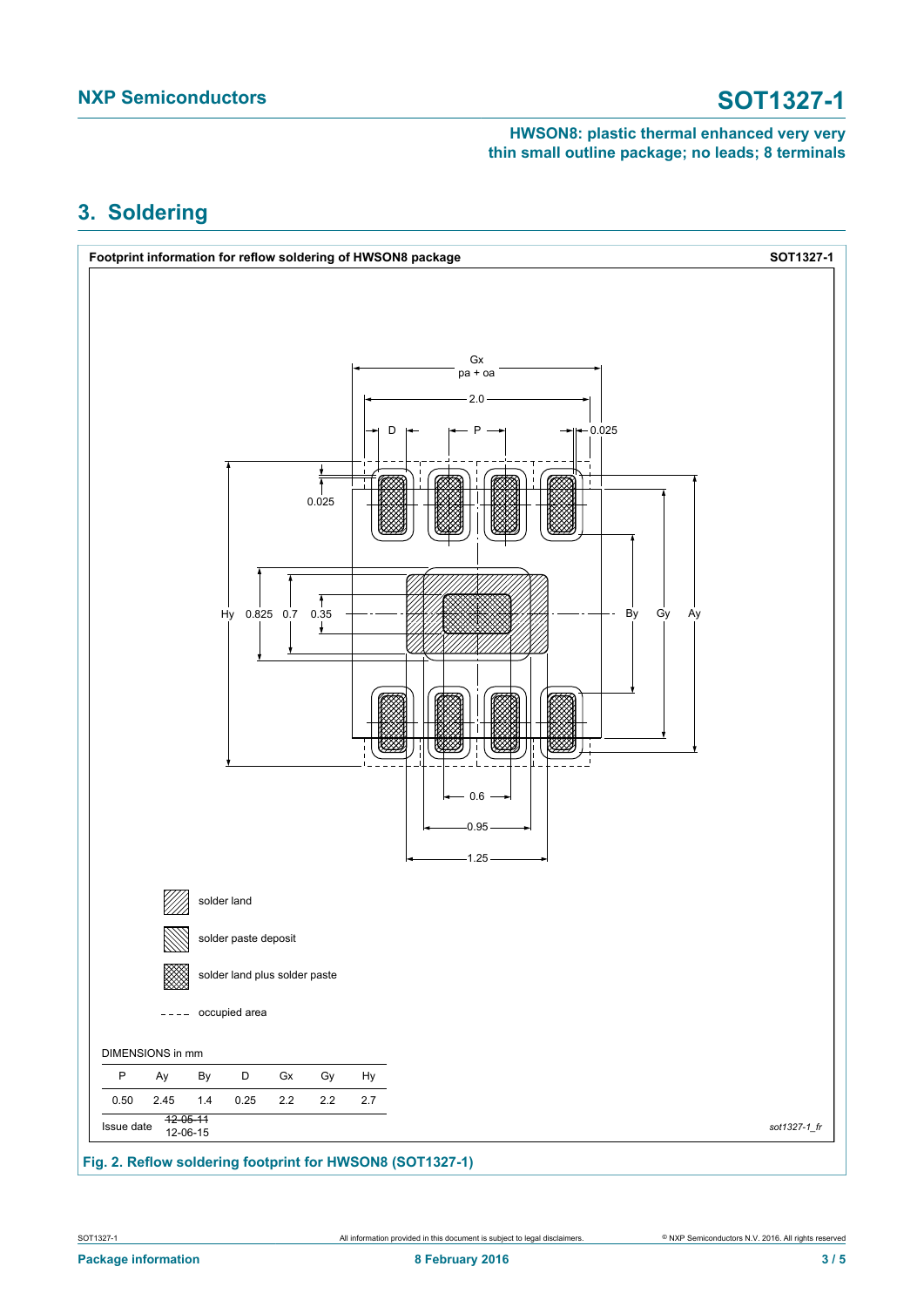## <span id="page-3-0"></span>**4. Legal information**

### **Disclaimers**

**Limited warranty and liability** — Information in this document is believed to be accurate and reliable. However, NXP Semiconductors does not give any representations or warranties, expressed or implied, as to the accuracy or completeness of such information and shall have no liability for the consequences of use of such information. NXP Semiconductors takes no responsibility for the content in this document if provided by an information source outside of NXP Semiconductors.

In no event shall NXP Semiconductors be liable for any indirect, incidental, punitive, special or consequential damages (including - without limitation lost profits, lost savings, business interruption, costs related to the removal or replacement of any products or rework charges) whether or not such damages are based on tort (including negligence), warranty, breach of contract or any other legal theory.

Notwithstanding any damages that customer might incur for any reason whatsoever, NXP Semiconductors' aggregate and cumulative liability towards customer for the products described herein shall be limited in accordance with the *Terms and conditions of commercial sale* of NXP Semiconductors.

**Right to make changes** — NXP Semiconductors reserves the right to make changes to information published in this document, including without limitation specifications and product descriptions, at any time and without notice. This document supersedes and replaces all information supplied prior to the publication hereof.